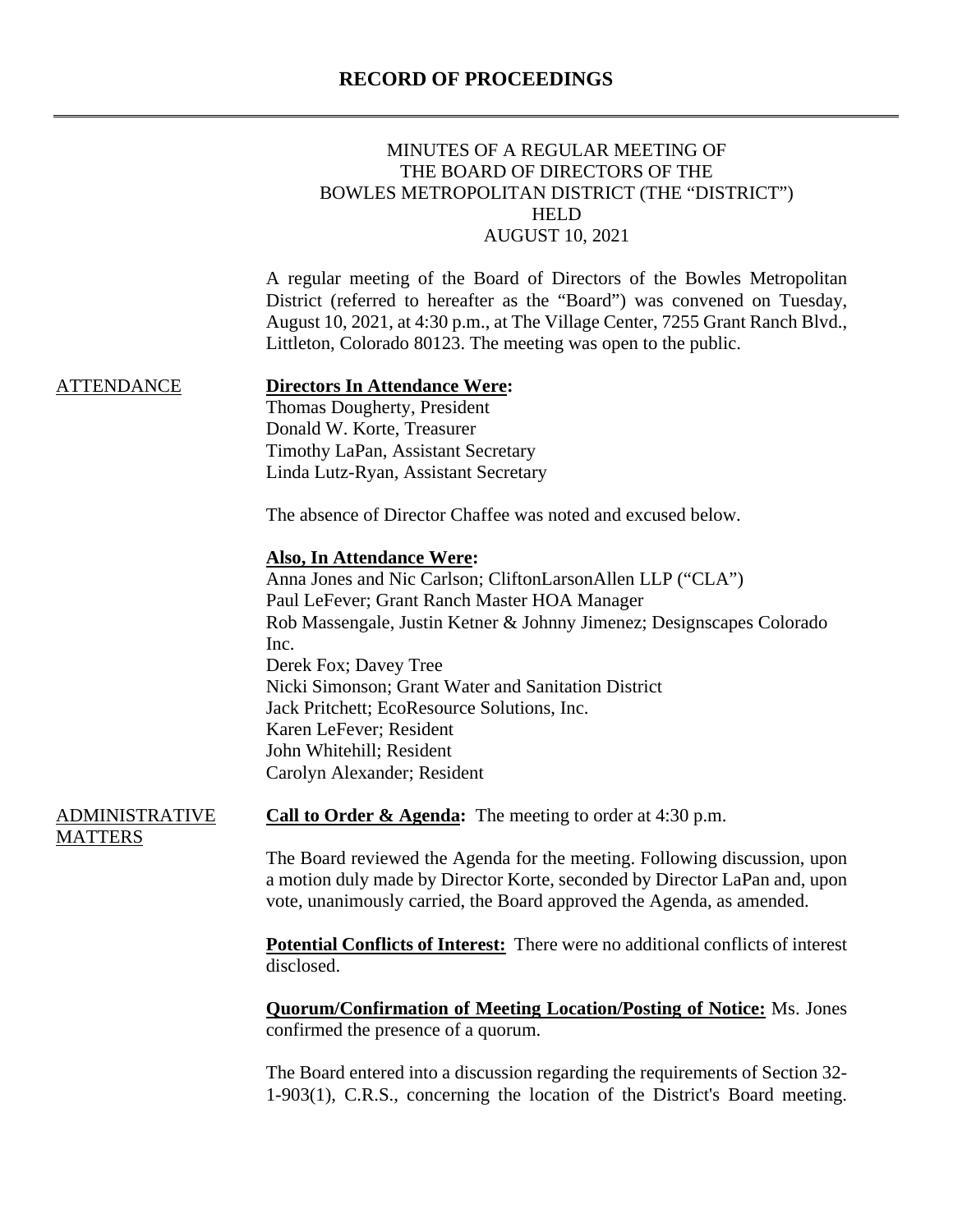Following discussion, it was determined to conduct the meeting at the abovestated dated, time and location.

It was further noted that notice of the time, date and location was duly posted and that no objections to the location or any requests that the meeting place be changed by taxpaying electors within the District's boundaries have been received.

Absence of Director Chaffee: Upon a motion duly made by Director Korte, seconded by Director Dougherty and, upon vote, unanimously carried, the absence of Director Chaffee was noted and excused.

**Minutes from the July 13, 2021 Regular Board Meeting:** Director LaPan noted the amount itemized for the rock work in several tracts was incorrect and it should be \$35,218.00. CLA indicated they will make that change. Following discussion, upon a motion duly made by Director Korte, seconded by Director LaPan and, upon vote, unanimously carried, the Board approved the Minutes from the July 13, 2021 regular Board meeting, as amended.

**Public Comment:** Members of the public may express their views to the Board on matters that affect the District that are otherwise not on the agenda. Comments will be limited to three (3) minutes per person.

Karen LeFever, resident, addressed the Board regarding the new trash cans, park signage and indicated park usage has improved.

John Whitehill, resident, addressed the Board regarding the Blue Heron Pond detention area and the blue green algae.

Nicki Simonson of Grant Water and Sanitation District indicated she would like to schedule a meeting in October regarding an easement.

Carolyn Alexander, resident, lives near Isthmus Park and requested trees to be installed to conceal the Denver Water outlet facility. The Board determined to discuss this issue at the September Board meeting.

Paul Lefever, Grant Ranch Master HOA Manager, discussed the van that had been parked in the District and asked what preventive measures can be taken. He asked about the heaved sidewalk near the northwest entrance to Reflections. He also addressed the trees in front of the Camden Apartments, indicating the HOA would like to cut down the dead trees in front of the apartment building. He will provide additional information at the September Board meeting.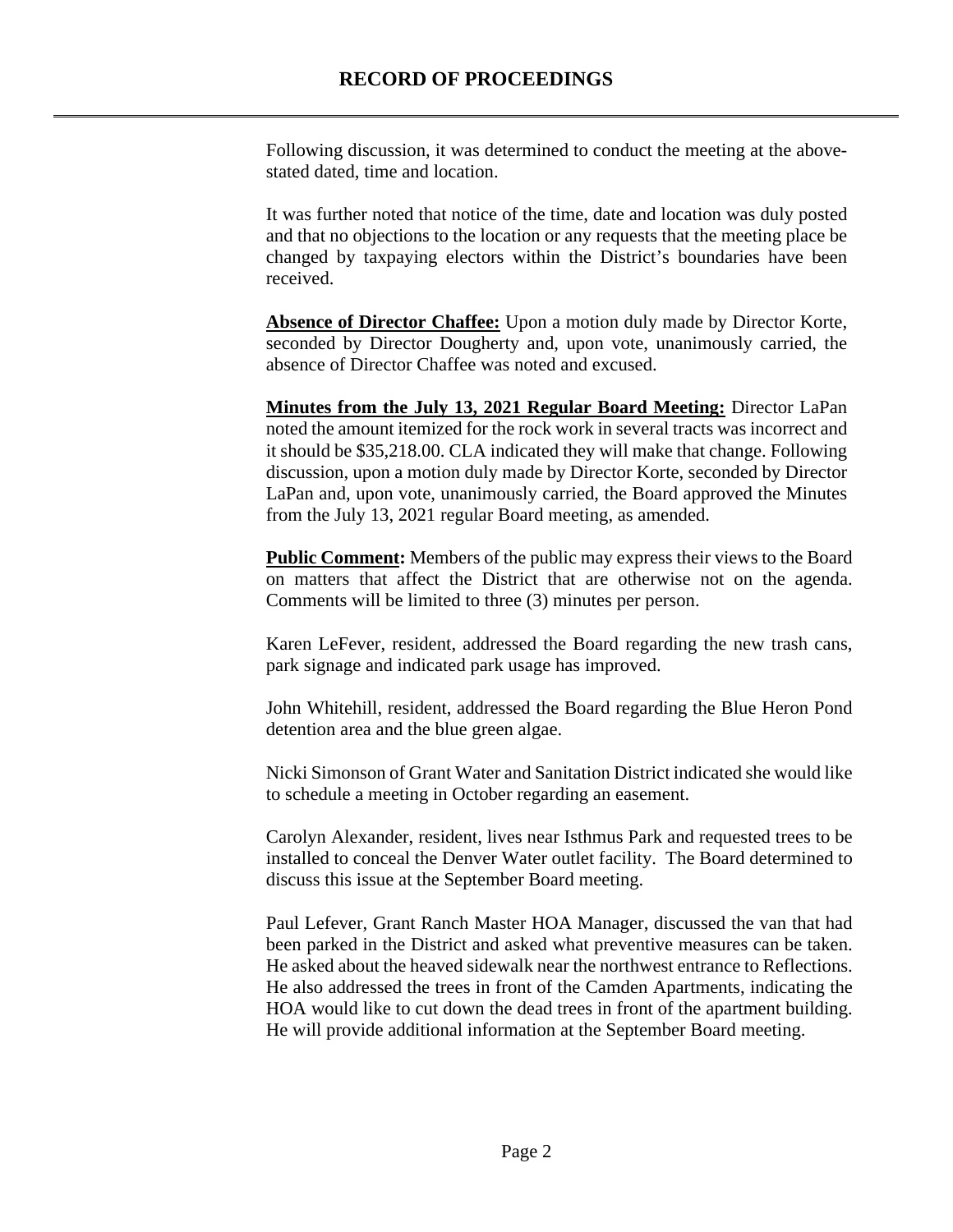FINANCIAL **MATTERS Claims in the amount of \$181,285.42:** Following discussion, upon a motion duly made by Director Korte, seconded by Director Dougherty and, upon vote, unanimously carried, the Board approved the claims in the amount of \$181,285.42.

> **June 30, 2021 Financial Statements:** Following review, upon a motion duly made by Director Dougherty, seconded by Director LaPan and, upon vote, unanimously carried, the Board accepted the June 30, 2021 Financial Statements.

**Other:** None.

MATTERS

#### **MANAGEMENT Operational Updates and Action Items:**

**Proposals from EcoResource Solutions:** Mr. Pritchett reviewed the three proposals provided to the Board. The Board discussed replacing the damaged enclosure case for the testing box using a case the District already owns. Following discussion, upon a motion duly made by Director Dougherty, seconded by Director Korte and, upon vote, unanimously carried, the Board approved the EcoResources Solutions proposal to replace the Water Sampler in the amount of \$1,886.00.

Mr. Carlson reviewed the proposal for the testing box equipment. Following discussion, upon a motion duly made by Director Korte, seconded by Director Dougherty and, upon vote, unanimously carried, the Board approved the Teledyne ISCO proposal to replace the 3700 Sampler Housing in the amount of \$1,762.08.

The Board discussed the proposed Blue Heron Park pond algae treatment. Mr. Carlson will determine if there are any downstream impacts the treatment may affect and report back to the Board next month. Following review, upon a motion duly made by Director Dougherty, seconded by Director Korte and, upon vote, unanimously carried, the Board approved the EcoResources proposal for pond algae treatment at Blue Heron Park in the amount of \$5,003.35.

The Board discussed implementing a management plan. Mr. Pritchett will develop a proposal and CLA will provide it for the Board's review at the September Board meeting. This will include solar panel powered aeration and other strategies to improve the water health.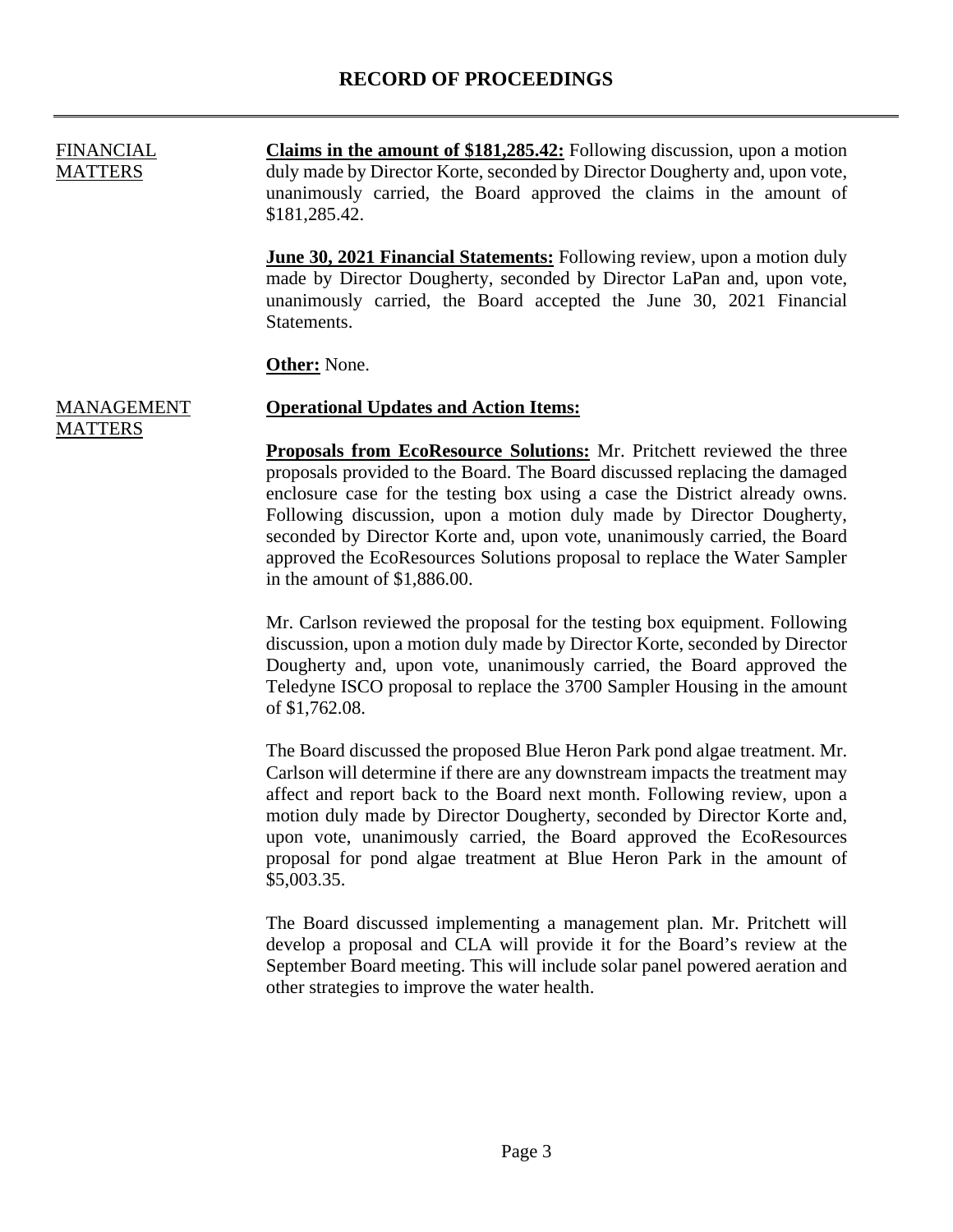### **Landscape:**

**Work Order Summary:** Mr. Massengale reviewed the proposals he provided to the Board. He noted that he has installed rock in Tracts H and I and is moving north to complete the entire area.

Mr. Jimenez discussed the maintenance of the trash cans with new bags with the Board.

**Irrigation Mapping:** Mr. Massengale provided an update to the Board.

**Hydro Systems KDI Proposal:** Director LaPan reviewed the proposal, noting that Hydro Systems KDI would begin with Mr. Massengale's base map to create a map book and get the process started. His goal is to develop the plan in 2021. Director LaPan will work with KDI and Designscapes to coordinate the effort and provide a report at the September Board meeting. Following discussion, upon a motion duly made by Director LaPan, seconded by Director Dougherty and, upon vote, unanimously carried, the Board approved the Hydro Systems KDI proposal for additional site inventory and ACAD base updates in the amount of \$3,840.00.

**Resident Request to Remove Russian Olive Plants near 5520 W. Prentice Circle:** The Board discussed this area and determined the District will no longer maintain the area as it was confirmed this is not located within the District and therefore not the District's responsibility. It was further discussed that the area is the responsibility of Bow Mar. The Board directed Designscapes and all other District vendors to cease mowing and any other maintenance activities.

**Resident Request to Remove Four Cottonwood Trees Near 6287 W. Prentice Ave.:** The Board discussed and determined the cottonwood trees were not on District property and the request should be directed to JW Bowles Reservoir for consideration.

**Pressure Washing Tables in Sunset Park:** This item was discussed by the Board below. The Board directed CLA to have the tables pressure washed.

**Purchasing Trash Bags:** Following discussion, Mr. Jimenez will work with Mr. Lefever to order the right bags for the new trash cans.

**Designscapes Proposal for Shrub Removal in Native Drainage Area in San Marino in the amount of \$7,245.00:** Following review, upon a motion duly made by Director LaPan, seconded by Director Korte and, upon vote, unanimously carried, the Board approved the Designscapes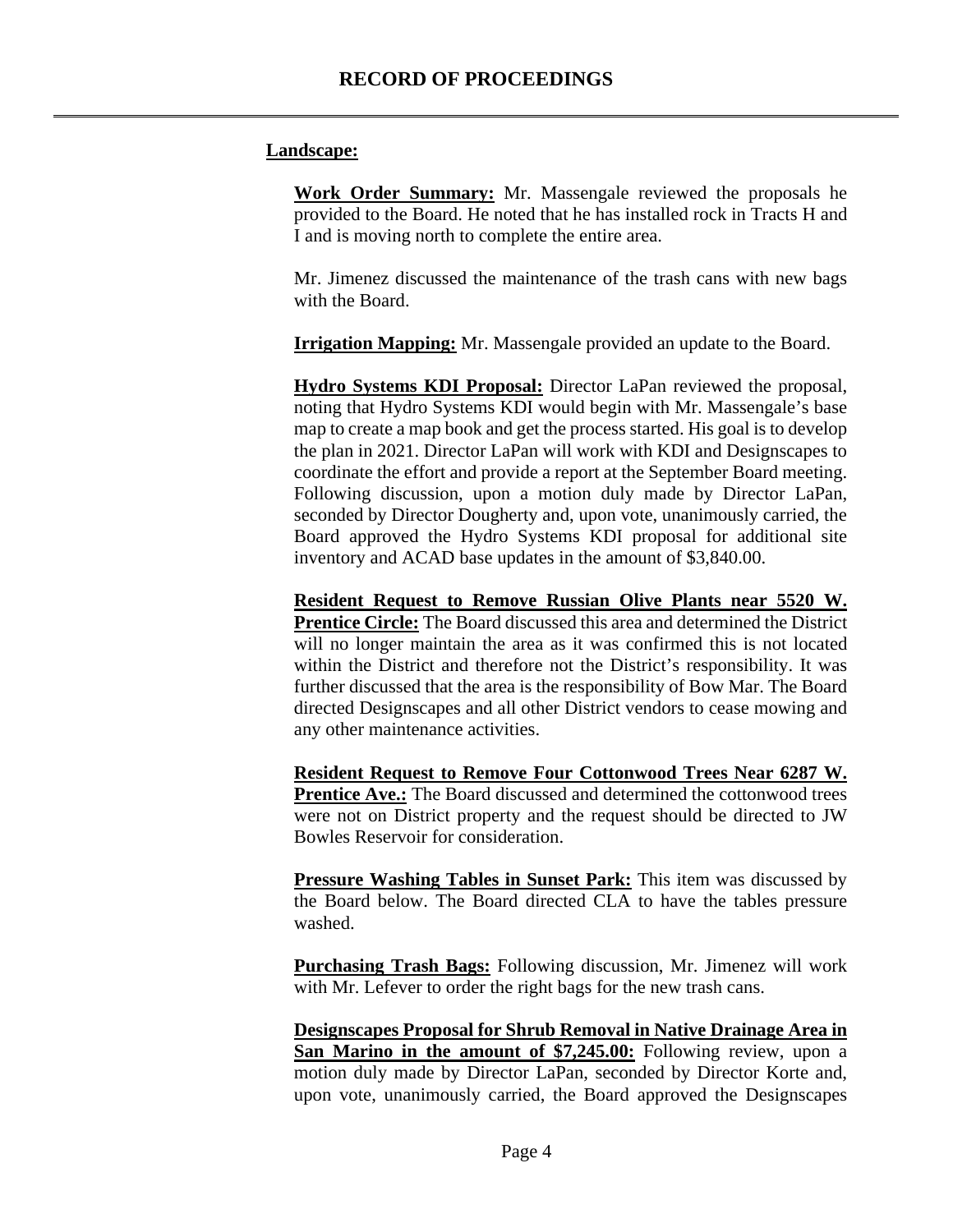proposal for shrub removal in the native drainage area in San Marino in the amount of \$7,245.00.

**Designscapes Proposal for Tree Replacements along Grant Ranch Blvd. in the amount of \$12,599.00:** Following review, upon a motion duly made by Director LaPan, seconded by Director Korte and, upon vote, unanimously carried, the Board approved the Designscapes proposal for tree replacements along Grant Ranch Blvd. in the amount of \$12,599.00.

**Designscapes Proposal to Replace Mulch with Rock in Tracts O, K and I in the amount of \$35,218.00:** The Board reviewed and accepted the updated proposal from Designscapes, which was previously approved at the July Board meeting.

# **Davey Tree:**

**General Update:** Mr. Fox provided a general update to the Board. He asked the Board if all stump grinding can be invoiced at one time. The Board did not have concerns doing so since the work was already approved.

The Board discussed and requested a proposal to determine if any trees in Tract K need to be replaced.

**Proposal to Thin Trees North of Blue Heron Park:** Mr. Fox reviewed the proposal to thin the trees in the amount of \$7,155.00 with the Board. The Board asked Mr. Fox to agree to any necessary spring touch ups, in the case the trees are pruned in winter after the leaves have fallen. Mr. Fox agreed.

Following review, upon a motion duly made by Director Dougherty, seconded by Director Korte and, upon vote, unanimously carried, the Board approved the Davey Tree proposal to thin trees north of Blue Heron Park in the amount of \$7,155.00.

# **Homestead Painting Update:**

**Wrought Iron Fence Update:** Mr. Carlson provided the Board with an update. CLA will follow up to verify if the benches at Isthmus Park have been painted per previous Board direction.

**Fence Repair Proposals:** No proposals were reviewed by the Board.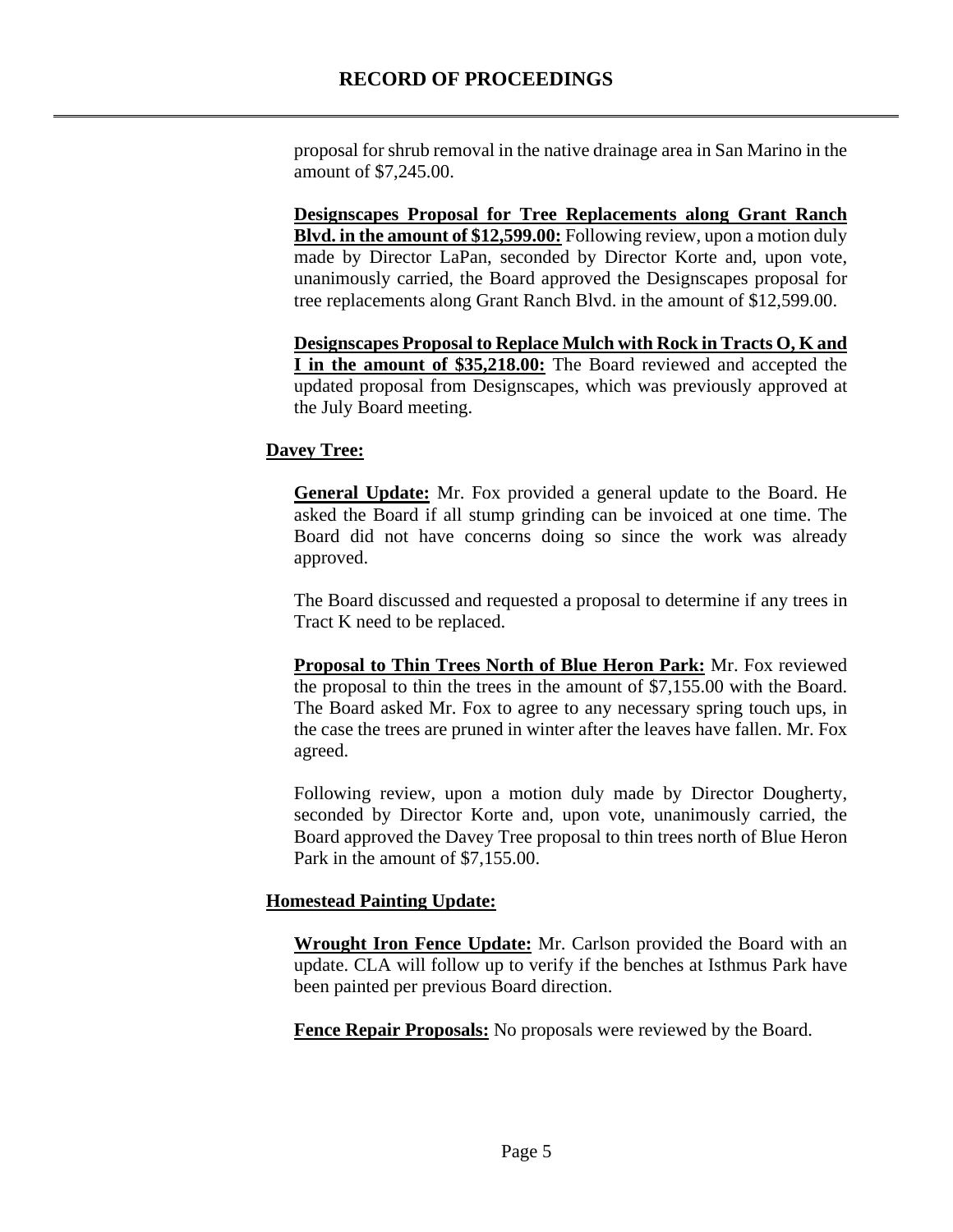# **Park Update:**

#### **General Update:**

**Mustang Sports Club ("MSC") Lacrosse Request to Reserve Park:** Mr. Carlson reviewed this request with the Board. Following discussion, upon a motion duly made by Director Dougherty, seconded by Director Korte and, upon vote, unanimously carried, the Board approved the MSC Lacrosse request to reserve Blue Heron Park.

**Resident Request to Reserve Park:** Mr. Carlson reviewed this request with the Board. Following discussion, upon a motion duly made by Director Dougherty, seconded by Director Korte and, upon vote, unanimously carried, the Board approved the resident request to reserve Sunset Park.

**Resident Request to Reserve Park:** Mr. Carlson reviewed this request with the Board. Following discussion, upon a motion duly made by Director Dougherty, seconded by Director Korte and, upon vote, unanimously carried, the Board conditionally ratified approval of the resident request to reserve Blue Heron Park and will review further at the September meeting.

**Proposal to Install Trash Cans:** Mr. Carlson provided an update to the Board, informing them that the trash cans were installed by CDR Construction.

**EcoResource Solutions Inc. Proposal for Weed and Algae Treatments at Blue Heron Park Pond in the amount of \$5,003.35:** This item was previously addressed under Manager Matters.

#### **Discuss Park Concerns:**

**Drainage Issues – Debris and Water on Sidewalk:** The Board discussed that the northeast corner of Blue Heron Park gets icy in the winter. Director LaPan will have a look and provide input.

**Encampments:** The Board tabled discussion on this item.

**Permitting for Food Trucks:** The Board tabled discussion on this item.

**Contractor Vehicle Signs:** The Board tabled discussion on this item.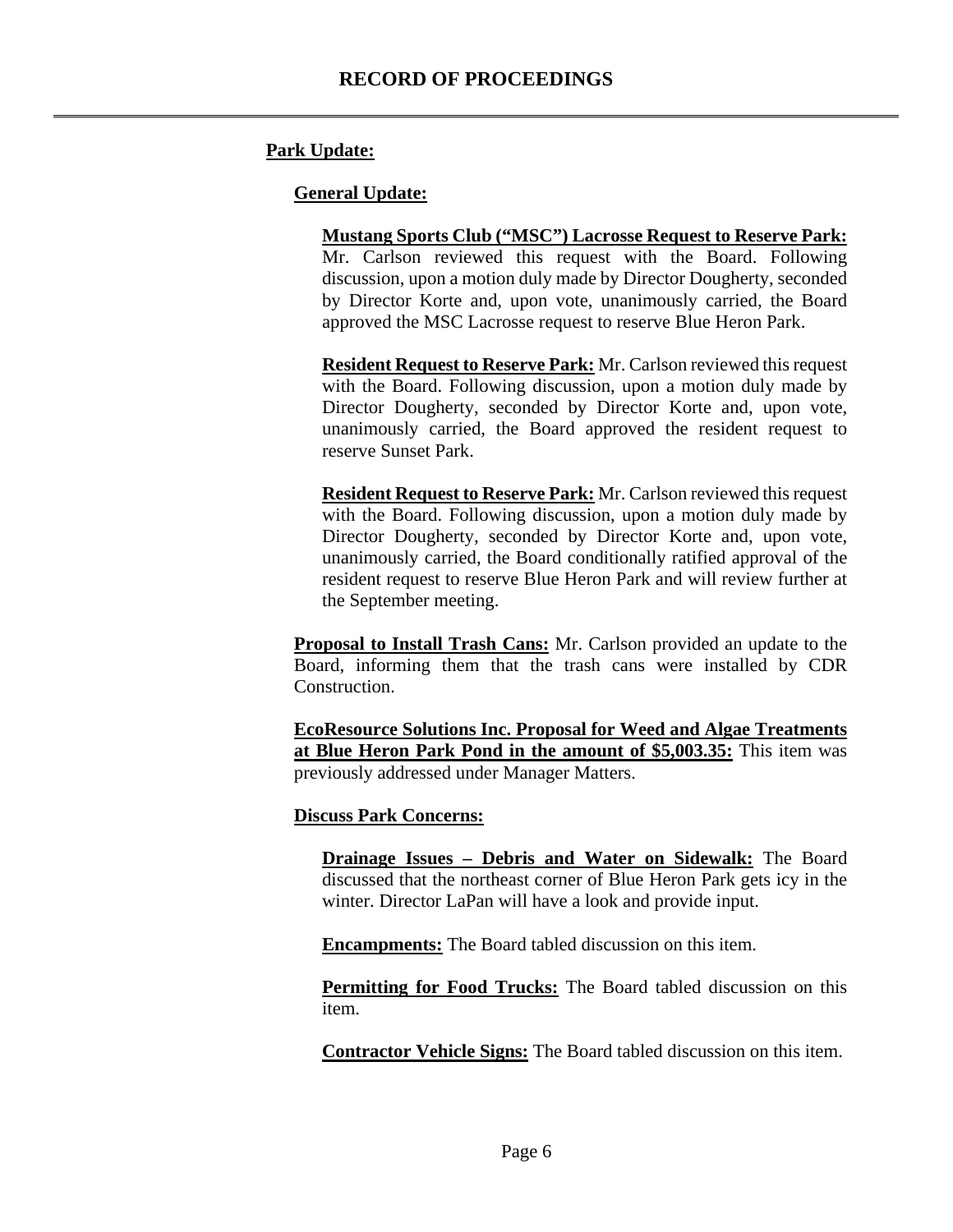**Signage Update:** Director Lutz-Ryan reviewed the signage language regarding basketball. The Board agreed to continue Director Lutz-Ryan's efforts.

**Isthmus Park Informational Signs:** Director Lutz-Ryan reviewed the draft interpretive signage with the Board.

**Updated Park Language:** The Board discussed the ability to meet with a sheriff to address overnight camping or parking illegally and determined any Board member or member of the District Management team are authorized to meet with a sheriff to address similar incidents in the future.

Following discussion, upon a motion duly made by Director Korte, seconded by Director LaPan and, upon vote, unanimously carried, the Board appointed Directors Lutz-Ryan and Dougherty to a Committee in order to review the draft park language and provide recommendations at the September Board meeting.

# **Other:**

# **Water Monitoring Box Damaged by Tree:**

**EcoResource Solutions, Inc. Proposal for installation of water sampler replacement in the amount of \$1,174.00:** This item was discussed previously under Manager Matters.

**Teledyne proposal to replace sampler housing in the amount of \$1,762.08:** This item was discussed previously under Manager Matters.

**Triacom proposal to install water monitoring enclosure in the amount of \$3,400.00:** This item was discussed previously under Manager Matters.

Mr. Jimenez discussed the barbeque fixtures that need replacing due to water damage and wear and tear with the Board. The Board discussed keeping water away from the barbeques and maintaining them. CLA will find options to replace the barbeques and provide a proposal, including replacement and installation costs, at the September Board meeting for the Board to review. CLA will also have the benches under the gazebo cleaned and replace the broken benches.

LEGAL MATTERS **Intergovernmental Agreement by and between Bowles Metropolitan District and Grant Water and Sanitation District for Removal of Plantings**  and Use of Joint Easement: There are no updates regarding this matter.